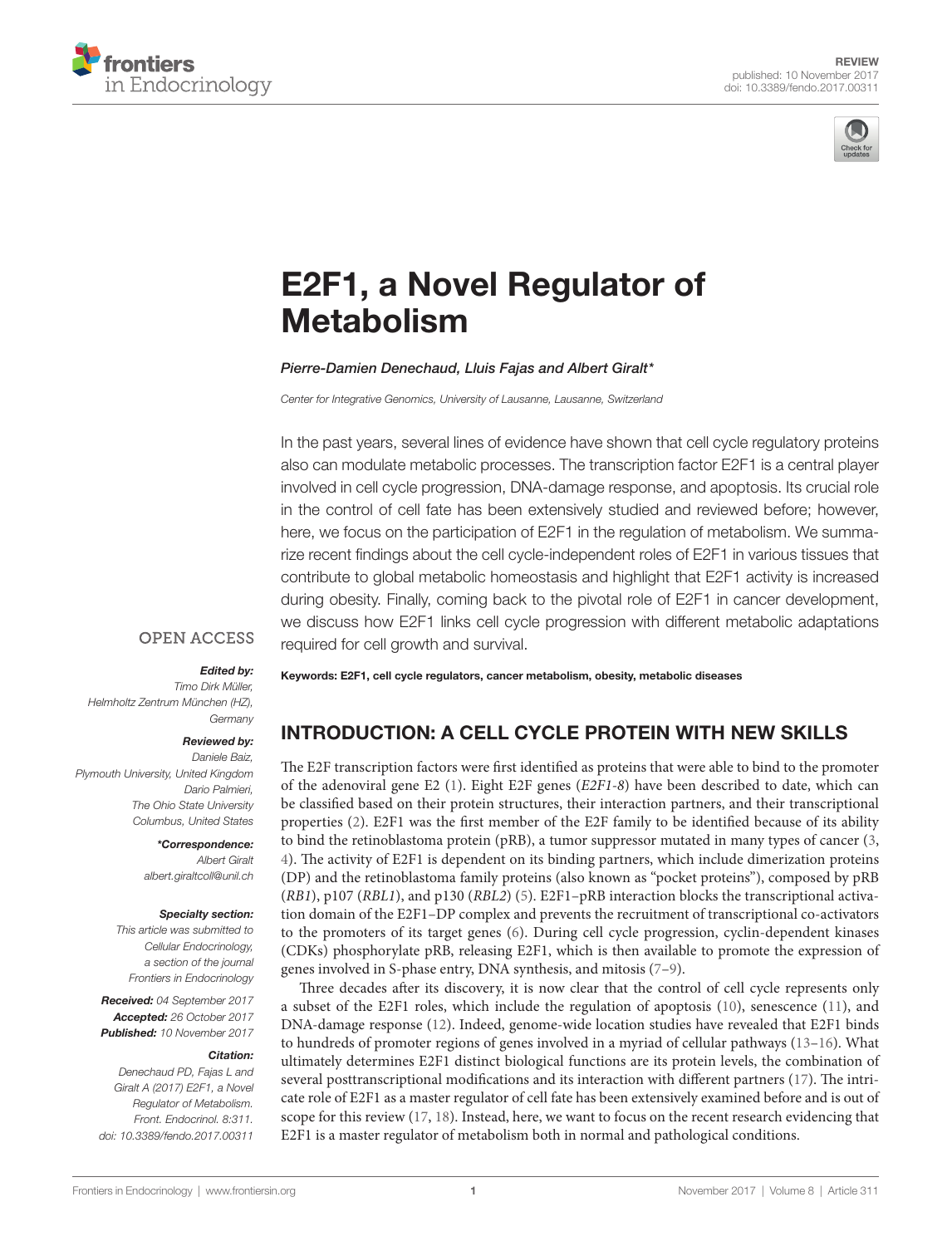# E2F1 REGULATES METABOLISM IN NON-PROLIFERATIVE CONDITIONS AND CONTRIBUTES TO GLOBAL METABOLIC **HOMEOSTASIS**

#### Role of E2F1 in Normal Physiology

Despite the critical function of E2F1 in cell proliferation, *E2f1<sup>−</sup>/<sup>−</sup>* mice undergo normal development, likely due to the compensation by other E2F family members [\(19](#page-5-15), [20](#page-5-16)). However, *E2f1<sup>-/−</sup>* mice present some metabolic perturbations that highlight its specific role in the regulation of metabolism independently from cell cycle control. E2F1 participates in the development and the differentiation of several tissues involved in global metabolic homeostasis, but it is also implicated in specific metabolic functions of fully differentiated organs like pancreas, adipose tissues, muscle and liver (**[Figure 1](#page-1-0)**).

*E2f1/E2f2* mutant mice show severe exocrine atrophy of pancreatic β cells, primarily resulting from E2F1 mutation, which leads to insulin-dependent diabetes ([21\)](#page-5-17). E2F1 promotes β cell proliferation and differentiation through the regulation of the endocrine markers PDX-1 and Neurogenin 3 ([22,](#page-5-18) [23\)](#page-5-19). In addition, in fully differentiated β cells, E2F1 directly controls the expression of the major subunit of the ATP-sensitive K<sup>+</sup> channel Kir6.2, hence promoting glucose-stimulated insulin secretion ([24\)](#page-5-20). These studies show that E2F1 participates in pancreas development, maintenance, and endocrine function, hence contributing to global glucose homeostasis.

In the adipose tissue, E2F1 promotes adipogenesis though the regulation of *PPARG* and *RIP140* gene expression, two master

regulators of adipocyte fate and differentiation ([25,](#page-6-0) [26](#page-6-1)). Moreover, in mature adipocytes E2F1 can form a repressor complex with TRIP-Br2—a transcriptional co-regulator—which inhibits lipolysis and mitochondrial β-oxidation [\(27](#page-6-2)). Interestingly, CDK4, the main E2F1 upstream activator during cell cycle progression, also promotes adipogenesis though PPARG activation and in mature adipocytes it sustains insulin signaling by phosphorylation of the Insulin Receptor Substrate 2[\(28](#page-6-3), [29\)](#page-6-4). Altogether, these findings show that the canonical CDK4-pRB-E2F1 axis is essential for adipogenesis and to maintain adipocyte function.

In contrast to white adipose tissue, E2F1 represses mouse myogenic differentiation by inhibiting the transcription factors MyoD and Myogenin ([30,](#page-6-5) [31](#page-6-6)). MyoD in turn, promotes the expression of the Kelch Repeat and BTB Domain Containing Protein 5 (Kbtbd5), which represses E2F1 activity in a negative feedback loop by the ubiquitination and degradation of DP1 [\(32\)](#page-6-7). Conversely, in *Drosophila*, depletion of the dE2F1 blunts the expression of late myogenic markers during muscle differentiation, which is critical for survival [\(33](#page-6-8)). The differences between the two organisms are puzzling and require further exploration, but they may rely on the fact that in *Drosophila* there are only two E2F isoforms, dE2F1 and dE2F2, which work as activators and repressors of transcription, respectively.

Chromatin immunoprecipitation (ChIP) analysis revealed that in basal conditions E2F1 and pRB form a repressor complex in the promoters of several genes involved in oxidative metabolism and mitochondrial biogenesis in muscle, but also in brown adipose tissue ([34\)](#page-6-9). In response to exercise or cold exposure, pRB is phosphorylated in muscle and brown adipose tissue, respectively, and mitochondrial and thermogenic genes are expressed



<span id="page-1-0"></span>in fully differentiated organs, thus contributing to global metabolic homeostasis. Moreover, during obesity, E2F1 activity is increased and it contributes to some of the comorbidities of this pathological condition. Pathways activated by E2F1 are represented in green while pathways repressed by E2F1 are in red.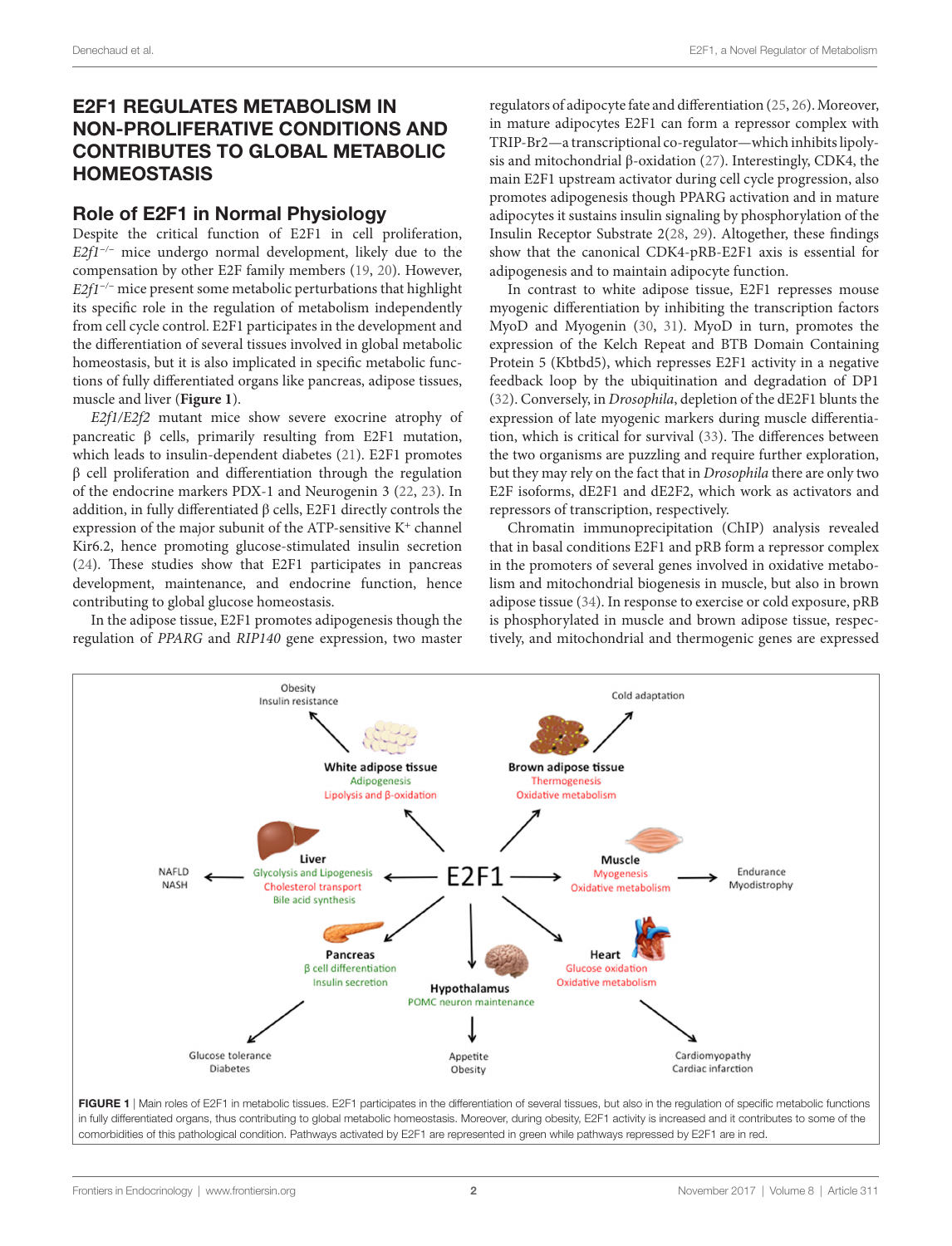([34,](#page-6-9) [35](#page-6-10)). As a consequence, deletion of E2F1 in mice results in better resistance to fatigue during exercise and higher body temperature upon cold stimulation due to increased oxidative metabolism [\(34](#page-6-9)). Strikingly, E2F1 depletion in a dystrophic mouse model significantly improved muscle performance by increasing muscle oxidative metabolism [\(36](#page-6-11)).

Some studies using pRB lack of function models support the role of the E2F1–pRB complex as a negative regulator of oxidative metabolism. For instance, adipose-specific RB1-deficient mice are resistant to high-fat diet (HFD)-induced obesity and display increased mitochondrial activity in white and brown adipose tissues ([37\)](#page-6-12). This was reproduced in RB1-haplosufficient mice ([38\)](#page-6-13). However, the HFD-resistant phenotype of RB1-deficient mice could also be attributed to the role of pRB in promoting white versus brown fat cell differentiation ([35](#page-6-10), [39\)](#page-6-14), as evidenced by the increased expression of the thermogenic protein UCP1 in both white and brown adipose tissue depots ([37,](#page-6-12) [38\)](#page-6-13). Additionally, acute loss of pRB or depletion of p170 increased mitochondrial content and activity in muscle cells [\(40,](#page-6-15) [41](#page-6-16)). Conversely, other studies report that pRB may in fact promote mitochondrial biogenesis. Deletion of *RB1* led to impaired mitochondrial function in myocytes ([42\)](#page-6-17) and erythrocytes [\(43](#page-6-18)). More recently, it was shown that acute pRB loss in adult mice results in a decreased content of oxidative phosphorylation proteins in the lung and in the colon [\(44](#page-6-19)), while RB1 depletion blocked muscle differentiation due to an impairment in oxidative metabolism [\(45\)](#page-6-20). The above confounding studies evidence the relevance of the E2F1-pRB complex in the control of oxidative metabolism in highly metabolic tissues, but they highlight that its specific function may be context dependent. It should also be taken into account that pRB loss of function also leads to multiple E2F1-independent effects ([4](#page-5-3)). Moreover, the fact that E2F1 can activate or repress its target genes often complicates the understanding of the phenotype of E2f1 knockout models.

#### Role of E2F1 in Metabolic Diseases

Obesity is associated with increased risk of developing cardiovascular diseases, type 2 diabetes, and cancer [\(46](#page-6-21)). As we will discuss in this section, E2F1 expression and activity are increased during obesity in several tissues involved in metabolic homeostasis, suggesting that E2F1 could contribute to some of the comorbidities of this condition.

*E2f1* mRNA and protein levels are increased in the visceral white adipose tissue of obese human subjects and positively correlated with insulin resistance and circulating free-fatty acids ([47\)](#page-6-22). E2F1 expression was also increased in the visceral adipose tissue of two widely used mouse models of obesity: mice fed a HFD and leptin-deficient (ob/ob) mice [\(48\)](#page-6-23). This effect was reversed when HFD-fed mice were treated with resveratrol, which in parallel decreased body weight gain and the levels of pro-inflammatory cytokines levels in white adipose tissue ([49\)](#page-6-24). In addition, pRB levels and repressor activity decrease in white adipose tissue during obesity both in rats and in humans ([50](#page-6-25)), which is consistent with increased E2F1 activity. These evidences are supported by ChIP analysis in human white adipose tissue that revealed increased E2F1 binding to the promoters of stress signaling genes during the progression of obesity [\(51](#page-6-26)). Interestingly, E2F1 has been shown to enhance NF-κB-mediated inflammatory response ([52,](#page-6-27) [53](#page-6-28)). However, the contribution of E2F1 to the inflammation of white adipose tissue during insulin resistance remains to be explored.

Obesity is a well-known inducer of cardiac hypertrophy, which often contributes to heart failure ([54\)](#page-6-29). Pathological cardiac hypertrophy occurs in parallel with the development of metabolic inflexibility and a re-activation of the cell cycle machinery [\(55](#page-6-30)). Similar to the effects observed in the white adipose tissue, HFD increased E2F1 levels and increased RB phosphorylation in mouse heart. This correlated with elevated expression of the E2F1 transcriptional target pyruvate dehydrogenase kinase 4 (PDK4) [\(56,](#page-6-31) [57](#page-6-32)). PDKs inhibit pyruvate dehydrogenase, blocking pyruvate conversion into acetyl-CoA, which results in decreased glucose oxidation. Hence, upregulation of the E2F1–PDK4 axis during obesity may account for the impairment in glucose oxidation that characterizes cardiomyopathy. Moreover, through the regulation of PINK1 translation via miR-421 expression, E2F1 promotes mitochondrial fragmentation in cardiomyocytes, which can lead to myocardial infarction [\(58](#page-6-33)). Additionally, E2F1 has been shown to suppress cardiac neovascularization by downregulating VEGF and PIGF expression. Consequently, *E2f1<sup>−</sup>/<sup>−</sup>* mice present better cardiac function after myocardial infarction than their wild-type littermates [\(59](#page-6-34)). Altogether, these studies suggest that increased E2F1 activity occurring during obesity contributes to the development of cardiomyopathy through the re-entry in the cell cycle and the re-wiring of cardiac metabolism.

Some laboratories, including ours, have recently demonstrated the importance of E2F1 in the physiopathological context of non-alcoholic fatty liver disease (NAFLD), which is highly related to the epidemic of obesity. NAFLD is a progressive disease that starts with a benign accumulation of lipids in the liver (hepatic steatosis) that can develop to non-alcoholic steatohepatitis (NASH) which, in its worst prognosis, can lead to liver fibrosis, cirrhosis, and hepatocarcinoma ([60](#page-6-35)). Hepatic E2F1 levels are increased in steatotic liver in mice but also in humans [\(16\)](#page-5-12). Additionally, NAFLD correlated with the phosphorylation of pRB in the liver in different mouse models of obesity and diabetes [\(16,](#page-5-12) [61\)](#page-6-36), altogether consistent with increased E2F1 activity in these conditions. One major contributor to NAFLD is an increase in hepatic *de novo* lipogenesis, a process in which E2F1 plays an important role. Indeed, E2F1 directly activates the expression of key glycolytic and lipogenic genes and E2F1 depletion protects against NAFLD [\(16](#page-5-12)). Remarkably, hepatic E2F1 expression is increased in patients with NASH and in different mouse models of liver fibrosis [\(62,](#page-6-37) [63\)](#page-6-38). Perturbed bile acid metabolism and/or cholesterol homeostasis are major contributors to NASH. The importance of E2F1 in bile acid synthesis was found in a mouse model of NASH—bile duct ligation and 3, 5- diethoxycarbonyl-1, 4-dihydrocollidine (DCC) feeding—in which bile acid accumulation in the liver contributes to fibrosis. Indeed, knockout of E2F1 in mice reduced bile acid synthesis, which protected from the development of biliary fibrosis under DCC feeding [\(62](#page-6-37)). We also recently revealed that E2F1 participates in cholesterol homeostasis by enhancing the expression of PCSK9, a negative regulator of the LDL receptor and cholesterol uptake [\(63\)](#page-6-38). Importantly, anti PCSK9 antibodies were recently approved for the treatment of cardiovascular diseases due to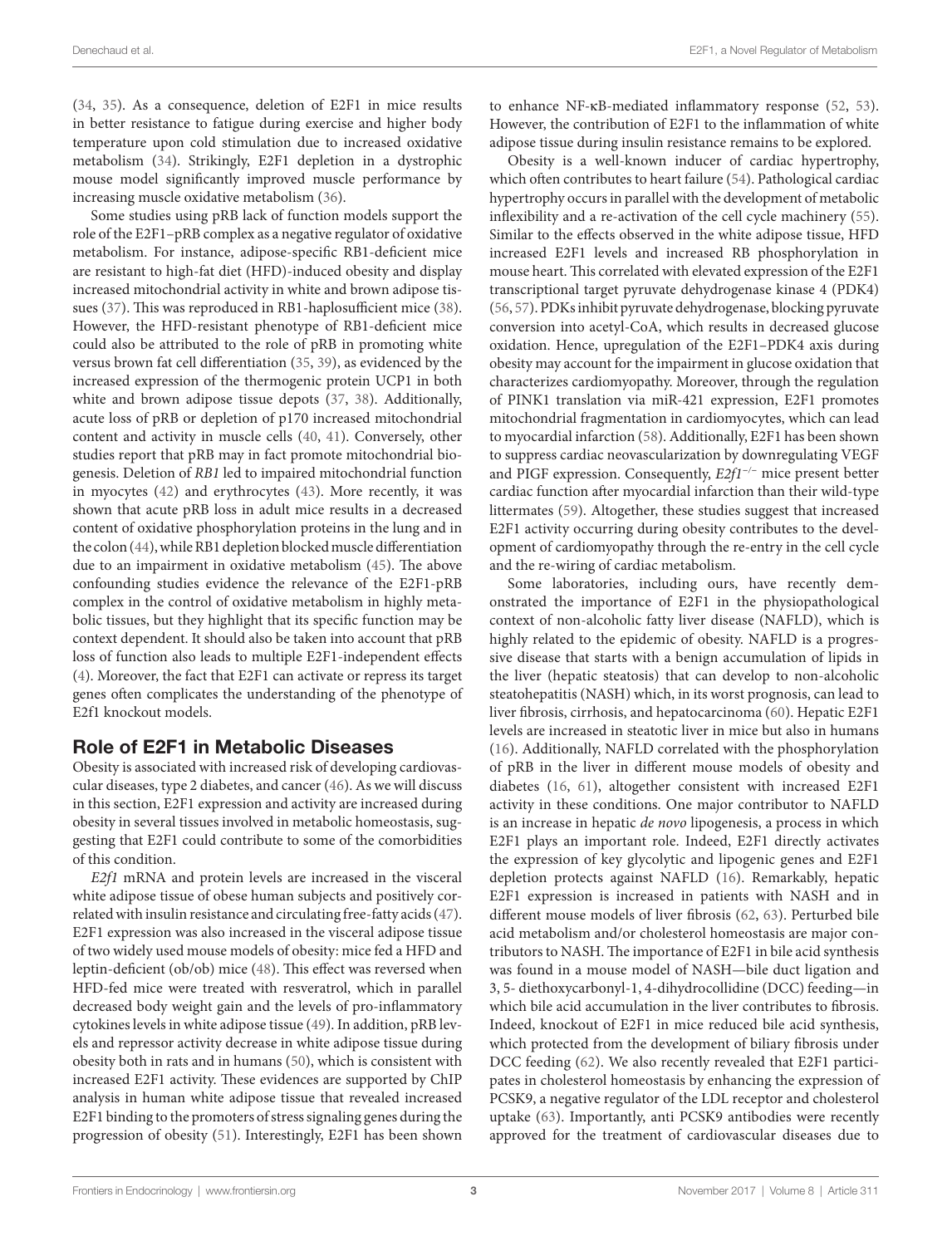their capacity to lower LDL cholesterol levels [\(64\)](#page-6-39). *E2f1<sup>−</sup>/<sup>−</sup>* mice present decreased circulating levels of cholesterol as a consequence of increased cholesterol uptake by several tissues, including the liver. However, when subjected to a high cholesterol diet, *E2f1<sup>−</sup>/<sup>−</sup>* mice presented increased liver fibrosis, likely due to the combination of exacerbated cholesterol uptake and a defect in bile acid secretion [\(63](#page-6-38)). Taken together, these studies imply that the convenience of targeting E2F1 to treat liver fibrosis could be context dependent and that this approach requires further investigation. Nevertheless, in humans, the increase of E2F1 during NASH was more substantial than the induction of standard fibrosis markers such as  $\alpha$ -SMA and  $\alpha$ 1-collagen, which suggest that E2F1 could be potentially used as a new diagnostic marker for increased risk of developing liver fibrosis and cirrhosis [\(62\)](#page-6-37).

Long-term HFD also increased E2F1 protein levels and pRB phosphorylation in hypothalamic Arcuate nucleus neurons, which are involved in global energy balance [\(65](#page-7-11)). This in turn led to a de-repression of E2F1-target genes involved in cell cycle regulation and apoptosis. Lu et al. found that the E2F1–pRB repressor complex is necessary for POMC neuron maintenance, whereas specific RB1 depletion in these neurons led to hyperphagia, obesity and diabetic syndrome in an E2F1-dependent manner [\(65](#page-7-11)). These results indicated that dysregulation of E2F1 at the central level also contributes to the development of the metabolic syndrome during the progression of obesity.

Altogether, recent work has highlighted the importance of the pRB-E2F1 pathway in the pathophysiology of obesity.

# E2F1 CONTRIBUTES TO THE METABOLIC REPROGRAMMING OF CANCER CELLS

Cancer cells adapt their metabolism in order to promote growth, proliferation, survival, and metastasis. The specific metabolic profile of a tumor ultimately depends on the tissue of origin, the oncogenic alterations, the tumor stage, and the tumor microenvironment. Metabolic reprogramming is now considered one of the hallmarks of cancer and selectively targeting tumor metabolism has been proposed in the recent years as a therapeutic strategy to treat cancer [\(66,](#page-7-12) [67](#page-7-13)). Remarkably, some oncogenes such as p53 and Myc regulate cancer metabolism [\(68](#page-7-14), [69\)](#page-7-15) and, as we will discuss in this section, so does E2F1 (**[Table 1](#page-3-0)**).

<span id="page-3-0"></span>TABLE 1 | E2F1 contributes to the metabolic reprograming of cancer cells.

|                      | E2F1-target genes              | Reference        |
|----------------------|--------------------------------|------------------|
| Nucleotide synthesis | DHFR, TK                       | (85, 86)         |
| Lipid synthesis      | FAS                            | (89)             |
| Glycolysis           | PFKB. Sirt6. PDK               | (71, 72, 73, 75) |
| Oxidative metabolism | TOP1MT, EVOVL2, NANOG          | $(76 - 78)$      |
| Autophagy            | v-ATPase, ATG1, DRAM1, MAP1LC3 | (91, 92)         |

*E2F1 regulates the expression of several genes that have an impact on cancer metabolism.*

*DHFR, dihydrofolate reductase; TK, thymidine kinase; FAS, fatty acid synthase; PFKB, 6-phosphofructo-2-kinase/fructose-2,6-bisphosphatase; PDK, pyruvate dehydrogenase kinase; Sirt6, Sirtuin 6; TOP1MT, mitochondrial topoisomerase I; EVOVL2, ELOVL fatty acid elongase 2; ATG1, autophagy-related gene-1; MAP1LC3, microtubule-associated protein-1 light chain-3; DRAM, damage-regulated autophagy modulator.*

#### E2F1 Contributes to the Warburg Effect

One metabolic feature of many cancer cells is the so-called Warburg effect, which consists on increased aerobic glycolysis and decreased glucose oxidation, resulting in high rates of glucose utilization and lactate production [\(66](#page-7-12), [70\)](#page-7-16). It has been shown that, against the assumption of Otto Warburg, who first described this phenomenon almost a century ago, in most cancers this is not caused by defective mitochondria. Several hypotheses have been proposed on how the Warburg effect benefits cancer cells, including higher rates of ATP synthesis, the generation of glycolytic intermediates for biosynthetic reactions or the remodeling of the tumor microenvironment; however, this phenomenon is still not fully understood ([70](#page-7-16)). It has been shown that E2F1 can promote this metabolic switch by both enhancing glycolysis and by repressing glucose oxidation in the mitochondria (**[Figure 2](#page-4-0)**). During the development of HCC, increased E2F1 levels progressively recruit Pontin and Reptin (two putative DNA helicases) to promote the expression of genes involved in glycolysis and in lactate export, which contributes to the Warburg effect ([15\)](#page-5-21). During cell division, E2F1 also promotes the expression of the F-type isoform of the enzyme 6-phosphofructo-2-kinase/fructose-2,6-bisphosphatase, which results in the synthesis of fructose-2,6-bisphosphate, a potent stimulator of glycolysis [\(71,](#page-7-3) [72\)](#page-7-4). Moreover, E2F1 also enhances glycolysis in bladder and prostate cancer cell lines through the suppression of the expression of Sirtuin 6, a  $NAD(+)$ dependent deacetylase that inhibits the transcription of several key glycolytic genes ([73](#page-7-5), [74](#page-7-17)). Besides enhancing glycolytic gene expression, as previously mentioned, E2F1 also blocks glucose oxidation in the mitochondria by promoting the expression of the PDK enzymes. While in the heart E2F1 regulates PDK4 ([57\)](#page-6-32), in pancreatic cancer cells E2F1 enhances the expression of PDK1 and PDK3 isoforms, which results in increased aerobic glycolysis and proliferation ([75](#page-7-6)).

## E2F1 and Oxidative Metabolism

In addition to regulating oxidative metabolism in nonproliferative conditions ([34](#page-6-9)), E2F1 also repress mitochondrial biogenesis during proliferation. Like in the muscle, knocking down E2F1 in HeLa cells led to increased expression of several genes involved in mitochondrial biogenesis and oxidative phosphorylation, which resulted in increased ATP production ([76\)](#page-7-7). E2F1 depletion in Mesenchymal Stem Cells also increased mitochondrial biogenesis and oxygen consumption [\(77](#page-7-18)). Additionally, it has been shown that E2F1-mediated repression of oxidative metabolism results in a self-renewal of tumorinitiating stem-like cells that contributes to the progression of HCC [\(78\)](#page-7-8). Some evidences show that mitochondrial function, in turn, also impacts E2F1 activity. For instance, inhibition of ATP synthase or of the electron transport chain leads to the downregulation of E2F1 activity and to cell cycle arrest [\(79,](#page-7-19) [80](#page-7-20)). On the other hand, mitochondrial ROS production can promote E2F1-mediated apoptosis [\(81,](#page-7-21) [82](#page-7-22)). For a more detailed perspective of the complex interplay between E2F transcription factors and the mitochondrial function, we address you to recent specific reviews about the topic [\(83](#page-7-23), [84](#page-7-24)).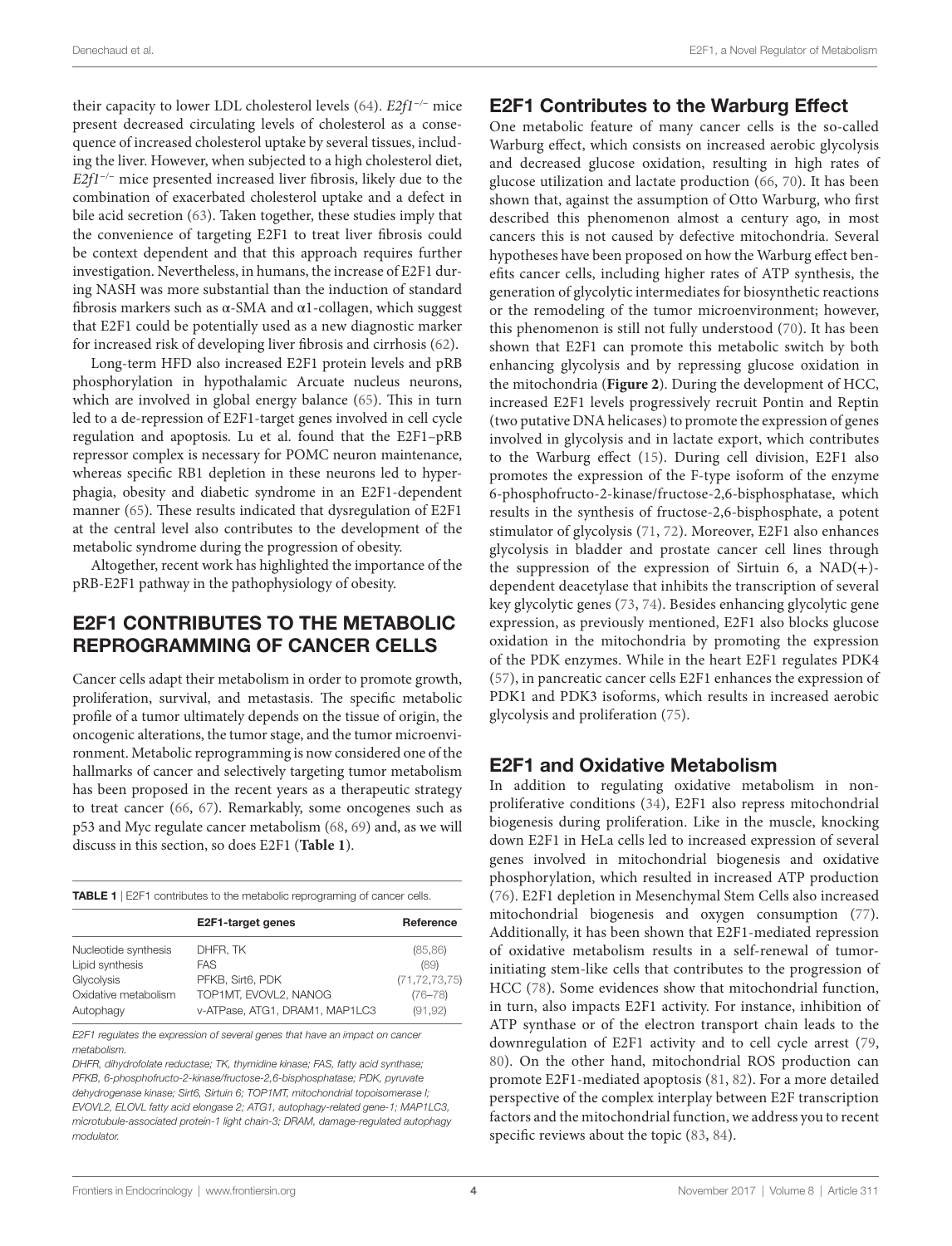

## E2F1 and Anabolic Metabolism

Cancer cells undergo different anabolic processes to fulfill the high demand of macromolecules required for proliferation. E2F1 participates in DNA synthesis by regulating the expression of several genes involved in nucleotide metabolism such as Thymidine kinase and Dihydrofolate reductase [\(85](#page-7-0), [86\)](#page-7-1). Tumors also normally present high rates of lipid synthesis, which are used both for membrane production and as signaling molecules ([87\)](#page-7-25). Lipogenesis is not only important during proliferation; it also contributes to the metastatic capacity of cancer cells [\(88](#page-7-26)). Besides promoting lipogenesis in the liver [\(16](#page-5-12)), in medulloblastoma E2F1 enhances fatty acid synthase expression in response to Sonic hedgehog signaling [\(89](#page-7-2)).

mTORC1 is a master regulator of cell growth and survival, and it is involved in the progression of many cancers [\(90](#page-7-27)). It was recently shown that E2F1 promotes mTORC1 activity by enhancing the expression of lysosomal v-ATPase. This in turn, blocked autophagy, one of the main metabolic processes regulated by mTORC1 [\(91\)](#page-7-9). Conversely, it was shown that E2F1 can also stimulate upregulation of genes involved in autophagy in response to DNA damage [\(92](#page-7-10)). Hence, the contribution of E2F1 to autophagy is still a matter of debate. Additionally, numerous studies have highlighted the crosstalk between E2F1 activity and other signaling pathways involved in cancer metabolism, such as the AKT or the HIF pathways [\(93–](#page-7-28)[95\)](#page-7-29). Whether E2F1 promotes anabolic reprogramming in cancer cells through the interaction with these signaling pathways remain to be explored.

Overall, these studies show that the transcription factor E2F1 plays a pivotal role integrating the cell cycle regulatory machinery <span id="page-4-0"></span>with metabolic pathways essential for cell growth and survival. This, in turn, determines cell fate by affecting cell stemness, proliferation rate, or apoptosis. Therefore, inhibiting E2F1 activity could potentially impact tumor development at different levels simultaneously by blocking cell cycle progression and by impairing metabolic flexibility in cancer cells. In this regard, CDK4/6 inhibitors that block pRB phosphorylation and that are currently used for treating hormone-positive breast tumors have been reported to block proliferation, in part, by inducing a metabolic reprogramming in cancer cells [\(96](#page-7-30), [97\)](#page-7-31).

# CONCLUSION AND PERSPECTIVES

Here, we have collected the current and emerging evidence showing that E2F1 regulates metabolism in non-proliferating conditions and, more importantly, that dysregulation of E2F1 activity leads to complications associated with obesity. Many studies have focused on the mitogenic signals that drive E2F1 activation in cancer cells, but how E2F1 is activated in other pathological conditions such as obesity is just beginning to be understood. The CDK4-pRB-E2F1 pathway can be stimulated both by glucose and by insulin in different tissues involved in global metabolic homeostasis ([16,](#page-5-12) [24](#page-5-20), [29,](#page-6-4) [95,](#page-7-29) [98](#page-7-32)). One possibility is that during obesity, hyperglycemia and/or hyperinsulinemia render pRB hyperphosphorylated [\(50](#page-6-25), [61](#page-6-36), [65\)](#page-7-11). This in turn, would increase E2F1 activity and, in a positive feedback loop, E2F1 could promote its own expression ([99\)](#page-7-33). Other possible candidates for exacerbated E2F1 activation during obesity could be chronic inflammation or increased ROS production due to mitochondrial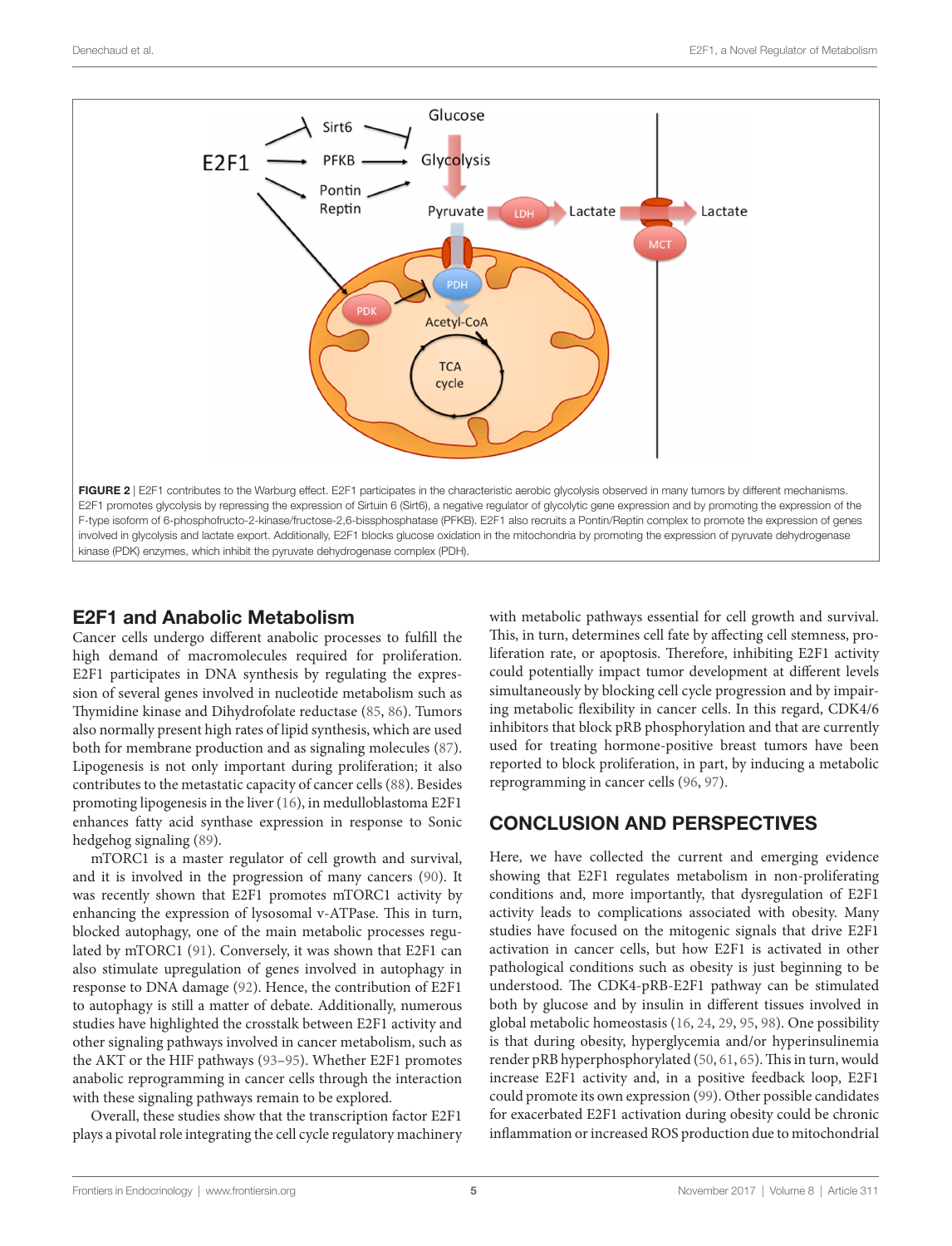stress, two factors that promote E2F1 activity in other contexts ([52,](#page-6-27) [82\)](#page-7-22). Despite the specific mechanisms that lead to E2F1 hyperactivation during obesity, targeting E2F1 could potentially be used to ameliorate some of the deleterious effects of this condition. Notably, *E2f1<sup>−</sup>*/*<sup>−</sup>* mice present increased insulin sensitivity and are resistant to HFD-induced obesity ([25](#page-6-0), [34](#page-6-9)). However, it should be considered that systemically inhibiting E2F1 activity would likely impair insulin secretion [\(100\)](#page-7-34), which could be detrimental in the initial phases of insulin resistance, when insulin production is enhanced to maintain normoglycemia.

Given its dual role in proliferation and metabolism, it is tempting to speculate that E2F1 might be a central actor in the interplay between obesity and some types of cancer. One of those cases could be HCC, for which there is an increased risk in obese patients [\(101](#page-7-35)). We have recently shown that hepatic E2F1 expression is augmented during obesity [\(16](#page-5-12)), while numerous studies have demonstrated that increased E2F1 activity promotes the development of HCC [\(15](#page-5-21), [78](#page-7-8), [102](#page-7-36), [103](#page-7-37)). Notably, it was also recently reported that E2F1 mediates the proliferative effects of insulin in hepatocytes ([95\)](#page-7-29). Indeed, obesity-associated hyperinsulinemia is one mechanism proposed to explain the epidemiological observations of increased HCC in obese patients ([104](#page-7-38)). Therefore, under obesity conditions, enhanced hepatic E2F1 activity—maybe in response to hyperinsulinemia—may first lead to enhanced *de novo* lipogenesis, NAFLD development

#### **REFERENCES**

- <span id="page-5-0"></span>1. Kovesdi I, Reichel R, Nevins JR. Identification of a cellular transcription factor involved in E1A trans-activation. *Cell* (1986) 45(2):219–28. doi:[10.1016/0092-8674\(86\)90386-7](https://doi.org/10.1016/0092-8674(86)90386-7)
- <span id="page-5-1"></span>2. Black EP, Hallstrom T, Dressman HK, West M, Nevins JR. Distinctions in the specificity of E2F function revealed by gene expression signatures. *Proc Natl Acad Sci U S A* (2005) 102(44):15948–53. doi:[10.1073/pnas.](https://doi.org/10.1073/pnas.0504300102) [0504300102](https://doi.org/10.1073/pnas.0504300102)
- <span id="page-5-2"></span>3. Bagchi S, Weinmann R, Raychaudhuri P. The retinoblastoma protein copurifies with E2F-I, an E1A-regulated inhibitor of the transcription factor E2F. *Cell* (1991) 65(6):1063–72. doi:[10.1016/0092-8674\(91\)90558-G](https://doi.org/10.1016/0092-8674(91)90558-G)
- <span id="page-5-3"></span>4. Dyson NJ. RB1: a prototype tumor suppressor and an enigma. *Genes Dev* (2016) 30(13):1492–502. doi[:10.1101/gad.282145.116](https://doi.org/10.1101/gad.282145.116)
- <span id="page-5-4"></span>5. Dyson N. The regulation of E2F by pRB-family proteins. *Genes Dev* (1998) 12(15):2245–62. doi[:10.1101/gad.12.15.2245](https://doi.org/10.1101/gad.12.15.2245)
- <span id="page-5-5"></span>6. Frolov MV, Dyson NJ. Molecular mechanisms of E2F-dependent activation and pRB-mediated repression. *J Cell Sci* (2004) 117(Pt 11):2173–81. doi:[10.1242/jcs.01227](https://doi.org/10.1242/jcs.01227)
- <span id="page-5-6"></span>7. Polager S, Kalma Y, Berkovich E, Ginsberg D. E2Fs up-regulate expression of genes involved in DNA replication, DNA repair and mitosis. *Oncogene* (2002) 21(3):437–46. doi[:10.1038/sj.onc.1205102](https://doi.org/10.1038/sj.onc.1205102)
- 8. La Thangue NB. DP and E2F proteins: components of a heterodimeric transcription factor implicated in cell cycle control. *Curr Opin Cell Biol* (1994) 6(3):443–50. doi[:10.1016/0955-0674\(94\)90038-8](https://doi.org/10.1016/0955-0674(94)90038-8)
- <span id="page-5-7"></span>9. Wu L, Timmers C, Maiti B, Saavedra HI, Sang L, Chong GT, et al. The E2F1-3 transcription factors are essential for cellular proliferation. *Nature* (2001) 414(6862):457–62. doi[:10.1038/35106593](https://doi.org/10.1038/35106593)
- <span id="page-5-8"></span>10. Ginsberg D. E2F1 pathways to apoptosis. *FEBS Lett* (2002) 529(1):122–5. doi:[10.1016/S0014-5793\(02\)03270-2](https://doi.org/10.1016/S0014-5793(02)03270-2)
- <span id="page-5-9"></span>11. Dimri GP, Itahana K, Acosta M, Campisi J. Regulation of a senescence checkpoint response by the E2F1 transcription factor and p14(ARF) tumor suppressor. *Mol Cell Biol* (2000) 20(1):273–85. doi:[10.1128/MCB.20.1.273-285.](https://doi.org/10.1128/MCB.20.1.273-285.2000) [2000](https://doi.org/10.1128/MCB.20.1.273-285.2000)
- <span id="page-5-10"></span>12. Stevens C, La Thangue NB. The emerging role of E2F-1 in the DNA damage response and checkpoint control. *DNA Repair (Amst)* (2004) 3(8–9):1071–9. doi:[10.1016/j.dnarep.2004.03.034](https://doi.org/10.1016/j.dnarep.2004.03.034)

and fibrosis [\(16](#page-5-12), [62\)](#page-6-37). Subsequently, E2F1 may contribute to HCC progression by promoting the expression of genes involved in cell cycle machinery and cancer metabolism ([15\)](#page-5-21).

In conclusion, research over the past 15 years has given an increasingly complex picture of the multiple roles of E2F1. Beyond being a mere cell cycle regulator, this transcription factor has emerged as a novel player in the control of metabolism not only in normal physiology but also under pathological conditions such as obesity and cancer.

# AUTHOR CONTRIBUTIONS

PDD, LF, and AG conceived and wrote the manuscript.

## ACKNOWLEDGMENTS

The authors thank Isabel C. Lopez-Mejía and Jenny Sandström for their critical reading of the manuscript.

# FUNDING

This work was supported by grants from the Swiss Ligue Contre le Cancer, the Swiss National Science Foundation, and the Fondation de France.

- <span id="page-5-11"></span>13. Bieda M, Xu X, Singer MA, Green R, Farnham PJ. Unbiased location analysis of E2F1-binding sites suggests a widespread role for E2F1 in the human genome. *Genome Res* (2006) 16(5):595–605. doi:[10.1101/gr.4887606](https://doi.org/10.1101/gr.
4887606)
- 14. Ouyang Z, Zhou Q, Wong WH. ChIP-Seq of transcription factors predicts absolute and differential gene expression in embryonic stem cells. *Proc Natl Acad Sci U S A* (2009) 106(51):21521–6. doi:[10.1073/pnas.0904863106](https://doi.org/10.1073/pnas.0904863106)
- <span id="page-5-21"></span>15. Tarangelo A, Lo N, Teng R, Kim E, Le L, Watson D, et al. Recruitment of Pontin/Reptin by E2f1 amplifies E2f transcriptional response during cancer progression. *Nat Commun* (2015) 6:10028. doi[:10.1038/ncomms10028](https://doi.org/10.1038/ncomms10028)
- <span id="page-5-12"></span>16. Denechaud PD, Lopez-Mejia IC, Giralt A, Lai Q, Blanchet E, Delacuisine B, et al. E2F1 mediates sustained lipogenesis and contributes to hepatic steatosis. *J Clin Invest* (2016) 126(1):137–50. doi:[10.1172/JCI81542](https://doi.org/10.1172/JCI81542)
- <span id="page-5-13"></span>17. Poppy Roworth A, Ghari F, La Thangue NB. To live or let die – complexity within the E2F1 pathway. *Mol Cell Oncol* (2015) 2(1):e970480. doi[:10.4161/](https://doi.org/10.4161/23723548.2014.970480) [23723548.2014.970480](https://doi.org/10.4161/23723548.2014.970480)
- <span id="page-5-14"></span>18. Shats I, Deng M, Davidovich A, Zhang C, Kwon JS, Manandhar D, et al. Expression level is a key determinant of E2F1-mediated cell fate. *Cell Death Differ* (2017) 24(4):626–37. doi:[10.1038/cdd.2017.12](https://doi.org/10.1038/cdd.2017.12)
- <span id="page-5-15"></span>19. Field SJ, Tsai FY, Kuo F, Zubiaga AM, Kaelin WG Jr, Livingston DM, et al. E2F-1 functions in mice to promote apoptosis and suppress proliferation. *Cell* (1996) 85(4):549–61. doi[:10.1016/S0092-8674\(00\)81255-6](https://doi.org/10.1016/S0092-8674(00)81255-6)
- <span id="page-5-16"></span>20. Yamasaki L, Jacks T, Bronson R, Goillot E, Harlow E, Dyson NJ. Tumor induction and tissue atrophy in mice lacking E2F-1. *Cell* (1996) 85(4):537–48. doi:[10.1016/S0092-8674\(00\)81254-4](https://doi.org/10.1016/S0092-8674(00)81254-4)
- <span id="page-5-17"></span>21. Li FX, Zhu JW, Tessem JS, Beilke J, Varella-Garcia M, Jensen J, et al. The development of diabetes in E2f1/E2f2 mutant mice reveals important roles for bone marrow-derived cells in preventing islet cell loss. *Proc Natl Acad Sci U S A* (2003) 100(22):12935–40. doi[:10.1073/pnas.2231861100](https://doi.org/10.1073/pnas.2231861100)
- <span id="page-5-18"></span>22. Fajas L, Annicotte JS, Miard S, Sarruf D, Watanabe M, Auwerx J. Impaired pancreatic growth, beta cell mass, and beta cell function in E2F1 (-/-) mice. *J Clin Invest* (2004) 113(9):1288–95. doi[:10.1172/JCI18555](https://doi.org/10.1172/JCI18555)
- <span id="page-5-19"></span>23. Kim SY, Rane SG. The Cdk4-E2f1 pathway regulates early pancreas development by targeting Pdx1+ progenitors and Ngn3+ endocrine precursors. *Development* (2011) 138(10):1903–12. doi[:10.1242/dev.061481](https://doi.org/10.1242/dev.061481)
- <span id="page-5-20"></span>24. Annicotte JS, Blanchet E, Chavey C, Iankova I, Costes S, Assou S, et al. The CDK4-pRB-E2F1 pathway controls insulin secretion. *Nat Cell Biol* (2009) 11(8):1017–23. doi[:10.1038/ncb1915](https://doi.org/10.1038/ncb1915)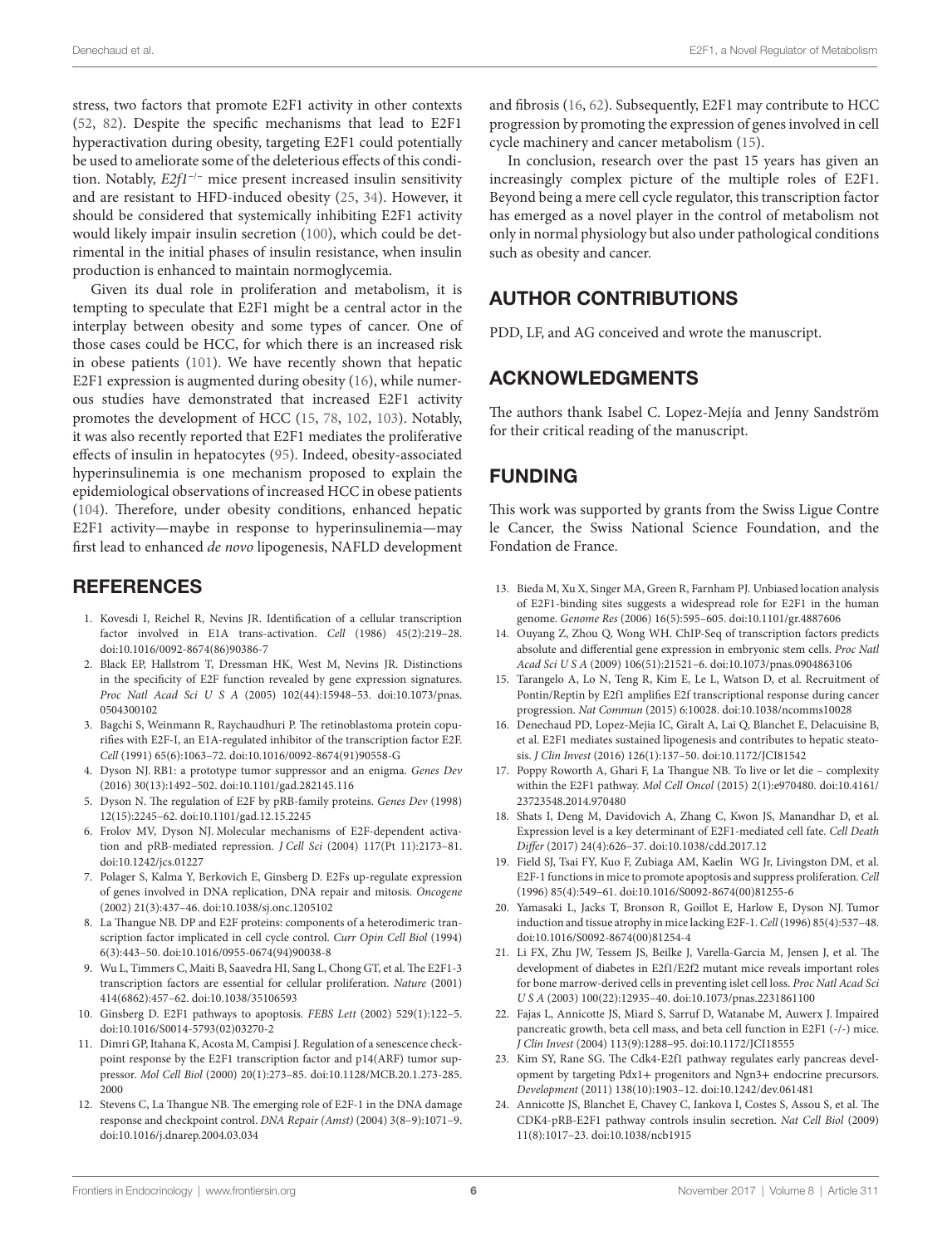- <span id="page-6-0"></span>25. Fajas L, Landsberg RL, Huss-Garcia Y, Sardet C, Lees JA, Auwerx J. E2Fs regulate adipocyte differentiation. *Dev Cell* (2002) 3(1):39–49. doi[:10.1016/](https://doi.org/10.1016/S1534-5807(02)00190-9) [S1534-5807\(02\)00190-9](https://doi.org/10.1016/S1534-5807(02)00190-9)
- <span id="page-6-1"></span>26. Docquier A, Augereau P, Lapierre M, Harmand PO, Badia E, Annicotte JS, et al. The RIP140 gene is a transcriptional target of E2F1. *PLoS One* (2012) 7(5):e35839. doi:[10.1371/journal.pone.0035839](https://doi.org/10.1371/journal.pone.0035839)
- <span id="page-6-2"></span>27. Liew CW, Boucher J, Cheong JK, Vernochet C, Koh HJ, Mallol C, et al. Ablation of TRIP-Br2, a regulator of fat lipolysis, thermogenesis and oxidative metabolism, prevents diet-induced obesity and insulin resistance. *Nat Med* (2013) 19(2):217–26. doi[:10.1038/nm.3056](https://doi.org/10.1038/nm.3056)
- <span id="page-6-3"></span>28. Abella A, Dubus P, Malumbres M, Rane SG, Kiyokawa H, Sicard A, et al. Cdk4 promotes adipogenesis through PPARgamma activation. *Cell Metab* (2005) 2(4):239–49. doi:[10.1016/j.cmet.2005.09.003](https://doi.org/10.1016/j.cmet.2005.09.003)
- <span id="page-6-4"></span>29. Lagarrigue S, Lopez-Mejia IC, Denechaud PD, Escoté X, Castillo-Armengol J, Jimenez V, et al. CDK4 is an essential insulin effector in adipocytes. *J Clin Invest* (2016) 126(1):335–48. doi[:10.1172/JCI81480](https://doi.org/10.1172/JCI81480)
- <span id="page-6-5"></span>30. Wang J, Helin K, Jin P, Nadal-Ginard B. Inhibition of in vitro myogenic differentiation by cellular transcription factor E2F1. *Cell Growth Differ* (1995) 6(10):1299–306.
- <span id="page-6-6"></span>31. Wang J, Huang Q, Tang W, Nadal-Ginard B. E2F1 inhibition of transcription activation by myogenic basic helix-loop-helix regulators. *J Cell Biochem* (1996) 62(3):405–10. doi[:10.1002/\(SICI\)1097-4644\(199609\)](https://doi.org/10.1002/(SICI)1097-4644(199609)
62:3 < 405::AID-JCB10 > 3.0.CO;2-H) 62:3<[405::AID-JCB10](https://doi.org/10.1002/(SICI)1097-4644(199609)
62:3 < 405::AID-JCB10 > 3.0.CO;2-H)>3.0.CO;2-H
- <span id="page-6-7"></span>32. Gong W, Gohla RM, Bowlin KM, Koyano-Nakagawa N, Garry DJ, Shi X. Kelch repeat and BTB domain containing protein 5 (Kbtbd5) regulates skeletal muscle myogenesis through the E2F1-DP1 complex. *J Biol Chem* (2015) 290(24):15350–61. doi[:10.1074/jbc.M114.629956](https://doi.org/10.1074/jbc.M114.629956)
- <span id="page-6-8"></span>33. Zappia MP, Frolov MV. E2F function in muscle growth is necessary and sufficient for viability in *Drosophila*. *Nat Commun* (2016) 7:10509. doi[:10.1038/](https://doi.org/10.1038/ncomms10509) [ncomms10509](https://doi.org/10.1038/ncomms10509)
- <span id="page-6-9"></span>34. Blanchet E, Annicotte JS, Lagarrigue S, Aguilar V, Clapé C, Chavey C, et al. E2F transcription factor-1 regulates oxidative metabolism. *Nat Cell Biol* (2011) 13(9):1146–52. doi:[10.1038/ncb2309](https://doi.org/10.1038/ncb2309)
- <span id="page-6-10"></span>35. Hansen JB, Jørgensen C, Petersen RK, Hallenborg P, De Matteis R, Bøye HA, et al. Retinoblastoma protein functions as a molecular switch determining white versus brown adipocyte differentiation. *Proc Natl Acad Sci U S A* (2004) 101(12):4112–7. doi[:10.1073/pnas.0301964101](https://doi.org/10.1073/pnas.0301964101)
- <span id="page-6-11"></span>36. Blanchet E, Annicotte JS, Pradelli LA, Hugon G, Matecki S, Mornet D, et al. E2F transcription factor-1 deficiency reduces pathophysiology in the mouse model of Duchenne muscular dystrophy through increased muscle oxidative metabolism. *Hum Mol Genet* (2012) 21(17):3910–7. doi[:10.1093/](https://doi.org/10.1093/hmg/dds219) [hmg/dds219](https://doi.org/10.1093/hmg/dds219)
- <span id="page-6-12"></span>37. Dali-Youcef N, Mataki C, Coste A, Messaddeq N, Giroud S, Blanc S, et al. Adipose tissue-specific inactivation of the retinoblastoma protein protects against diabesity because of increased energy expenditure. *Proc Natl Acad Sci U S A* (2007) 104(25):10703–8. doi[:10.1073/pnas.0611568104](https://doi.org/10.1073/pnas.0611568104)
- <span id="page-6-13"></span>38. Mercader J, Ribot J, Murano I, Feddersen S, Cinti S, Madsen L, et al. Haploinsufficiency of the retinoblastoma protein gene reduces diet-induced obesity, insulin resistance, and hepatosteatosis in mice. *Am J Physiol Endocrinol Metab* (2009) 297(1):E184–93. doi[:10.1152/ajpendo.00163.2009](https://doi.org/10.1152/ajpendo.00163.2009)
- <span id="page-6-14"></span>39. Scimè A, Grenier G, Huh MS, Gillespie MA, Bevilacqua L, Harper ME, et al. Rb and p107 regulate preadipocyte differentiation into white versus brown fat through repression of PGC-1alpha. *Cell Metab* (2005) 2(5):283–95. doi:[10.1016/j.cmet.2005.10.002](https://doi.org/10.1016/j.cmet.2005.10.002)
- <span id="page-6-15"></span>40. Petrov PD, Ribot J, López-Mejía IC, Fajas L, Palou A, Bonet ML. Retinoblastoma protein knockdown favors oxidative metabolism and glucose and fatty acid disposal in muscle cells. *J Cell Physiol* (2016) 231(3):708–18. doi:[10.1002/jcp.25121](https://doi.org/10.1002/jcp.25121)
- <span id="page-6-16"></span>41. Scimè A, Soleimani VD, Bentzinger CF, Gillespie MA, Le Grand F, Grenier G, et al. Oxidative status of muscle is determined by p107 regulation of PGC-1alpha. *J Cell Biol* (2010) 190(4):651–62. doi:[10.1083/jcb.201005076](https://doi.org/10.1083/jcb.201005076)
- <span id="page-6-17"></span>42. Ciavarra G, Zacksenhaus E. Rescue of myogenic defects in Rb-deficient cells by inhibition of autophagy or by hypoxia-induced glycolytic shift. *J Cell Biol* (2010) 191(2):291–301. doi[:10.1083/jcb.201005067](https://doi.org/10.1083/jcb.201005067)
- <span id="page-6-18"></span>43. Sankaran VG, Orkin SH, Walkley CR. Rb intrinsically promotes erythropoiesis by coupling cell cycle exit with mitochondrial biogenesis. *Genes Dev* (2008) 22(4):463–75. doi[:10.1101/gad.1627208](https://doi.org/10.1101/gad.1627208)
- <span id="page-6-19"></span>44. Nicolay BN, Danielian PS, Kottakis F, Lapek JD Jr, Sanidas I, Miles WO, et al. Proteomic analysis of pRb loss highlights a signature of decreased

<span id="page-6-20"></span>mitochondrial oxidative phosphorylation. *Genes Dev* (2015) 29(17):1875–89. doi:[10.1101/gad.264127.115](https://doi.org/10.1101/gad.264127.115)

- 45. Váraljai R, Islam AB, Beshiri ML, Rehman J, Lopez-Bigas N, Benevolenskaya EV. Increased mitochondrial function downstream from KDM5A histone demethylase rescues differentiation in pRB-deficient cells. *Genes Dev* (2015) 29(17):1817–34. doi:[10.1101/gad.264036.115](https://doi.org/10.1101/gad.264036.115)
- <span id="page-6-21"></span>46. Font-Burgada J, Sun B, Karin M. Obesity and cancer: the oil that feeds the flame. *Cell Metab* (2016) 23(1):48–62. doi:[10.1016/j.cmet.2015.12.015](https://doi.org/10.1016/j.cmet.2015.12.015)
- <span id="page-6-22"></span>47. Haim Y, Blüher M, Slutsky N, Goldstein N, Klöting N, Harman-Boehm I, et al. Elevated autophagy gene expression in adipose tissue of obese humans: a potential non-cell-cycle-dependent function of E2F1. *Autophagy* (2015) 11(11):2074–88. doi:[10.1080/15548627.2015.1094597](https://doi.org/10.1080/15548627.2015.1094597)
- <span id="page-6-23"></span>48. Choi Y, Jang S, Choi MS, Ryoo ZY, Park T. Increased expression of FGF1 mediated signaling molecules in adipose tissue of obese mice. *J Physiol Biochem* (2016) 72(2):157–67. doi:[10.1007/s13105-016-0468-6](https://doi.org/10.1007/s13105-016-0468-6)
- <span id="page-6-24"></span>49. Kim S, Jin Y, Choi Y, Park T. Resveratrol exerts anti-obesity effects via mechanisms involving down-regulation of adipogenic and inflammatory processes in mice. *Biochem Pharmacol* (2011) 81(11):1343–51. doi:[10.1016/j.bcp.2011.03.012](https://doi.org/10.1016/j.bcp.2011.03.012)
- <span id="page-6-25"></span>50. Moreno-Navarrete JM, Petrov P, Serrano M, Ortega F, García-Ruiz E, Oliver P, et al. Decreased RB1 mRNA, protein, and activity reflect obesity-induced altered adipogenic capacity in human adipose tissue. *Diabetes* (2013) 62(6):1923–31. doi[:10.2337/db12-0977](https://doi.org/10.2337/db12-0977)
- <span id="page-6-26"></span>51. Haim Y, Blüher M, Konrad D, Goldstein N, Klöting N, Harman-Boehm I, et al. ASK1 (MAP3K5) is transcriptionally upregulated by E2F1 in adipose tissue in obesity, molecularly defining a human dys-metabolic obese phenotype. *Mol Metab* (2017) 6(7):725–36. doi[:10.1016/j.molmet.2017.05.003](https://doi.org/10.1016/j.molmet.2017.05.003)
- <span id="page-6-27"></span>52. Lim CA, Yao F, Wong JJ, George J, Xu H, Chiu KP, et al. Genome-wide mapping of RELA(p65) binding identifies E2F1 as a transcriptional activator recruited by NF-kappaB upon TLR4 activation. *Mol Cell* (2007) 27(4):622–35. doi:[10.1016/j.molcel.2007.06.038](https://doi.org/10.1016/j.molcel.2007.06.038)
- <span id="page-6-28"></span>53. Warg LA, Oakes JL, Burton R, Neidermyer AJ, Rutledge HR, Groshong S, et al. The role of the E2F1 transcription factor in the innate immune response to systemic LPS. *Am J Physiol Lung Cell Mol Physiol* (2012) 303(5):L391–400. doi:[10.1152/ajplung.00369.2011](https://doi.org/10.1152/ajplung.00369.2011)
- <span id="page-6-29"></span>54. Kenchaiah S, Evans JC, Levy D, Wilson PW, Benjamin EJ, Larson MG, et al. Obesity and the risk of heart failure. *N Engl J Med* (2002) 347(5):305–13. doi:[10.1056/NEJMoa020245](https://doi.org/10.1056/NEJMoa020245)
- <span id="page-6-30"></span>55. Vara D, Bicknell KA, Coxon CH, Brooks G. Inhibition of E2F abrogates the development of cardiac myocyte hypertrophy. *J Biol Chem* (2003) 278(24):21388–94. doi[:10.1074/jbc.M212612200](https://doi.org/10.1074/jbc.M212612200)
- <span id="page-6-31"></span>56. Zhang L, Mori J, Wagg C, Lopaschuk GD. Activating cardiac E2F1 induces up-regulation of pyruvate dehydrogenase kinase 4 in mice on a short term of high fat feeding. *FEBS Lett* (2012) 586(7):996–1003. doi:[10.1016/j.](https://doi.org/10.1016/j.febslet.2012.02.027) [febslet.2012.02.027](https://doi.org/10.1016/j.febslet.2012.02.027)
- <span id="page-6-32"></span>57. Hsieh MC, Das D, Sambandam N, Zhang MQ, Nahlé Z. Regulation of the PDK4 isozyme by the Rb-E2F1 complex. *J Biol Chem* (2008) 283(41):27410–7. doi:[10.1074/jbc.M802418200](https://doi.org/10.1074/jbc.M802418200)
- <span id="page-6-33"></span>58. Wang K, Zhou LY, Wang JX, Wang Y, Sun T, Zhao B, et al. E2F1-dependent miR-421 regulates mitochondrial fragmentation and myocardial infarction by targeting Pink1. *Nat Commun* (2015) 6:7619. doi:[10.1038/ncomms8619](https://doi.org/10.1038/ncomms8619)
- <span id="page-6-34"></span>59. Wu M, Zhou J, Cheng M, Boriboun C, Biyashev D, Wang H, et al. E2F1 suppresses cardiac neovascularization by down-regulating VEGF and PlGF expression. *Cardiovasc Res* (2014) 104(3):412–22. doi[:10.1093/cvr/](https://doi.org/10.1093/cvr/cvu222) [cvu222](https://doi.org/10.1093/cvr/cvu222)
- <span id="page-6-35"></span>60. Musso G, Gambino R, Cassader M. Cholesterol metabolism and the pathogenesis of non-alcoholic steatohepatitis. *Prog Lipid Res* (2013) 52(1):175–91. doi:[10.1016/j.plipres.2012.11.002](https://doi.org/10.1016/j.plipres.2012.11.002)
- <span id="page-6-36"></span>61. Lee Y, Dominy JE, Choi YJ, Jurczak M, Tolliday N, Camporez JP, et al. Cyclin D1-Cdk4 controls glucose metabolism independently of cell cycle progression. *Nature* (2014) 510(7506):547–51. doi[:10.1038/nature13267](https://doi.org/10.1038/nature13267)
- <span id="page-6-37"></span>62. Zhang Y, Xu N, Xu J, Kong B, Copple B, Guo GL, et al. E2F1 is a novel fibrogenic gene that regulates cholestatic liver fibrosis through the Egr-1/ SHP/EID1 network. *Hepatology* (2014) 60(3):919–30. doi:[10.1002/hep.27121](https://doi.org/10.1002/hep.27121)
- <span id="page-6-38"></span>63. Lai Q, Giralt A, Le May C, Zhang L, Cariou B, Denechaud PD, et al. E2F1 inhibits circulating cholesterol clearance by regulating Pcsk9 expression in the liver. *JCI Insight* (2017) 2(10). doi:[10.1172/jci.insight.89729](https://doi.org/10.1172/jci.insight.89729)
- <span id="page-6-39"></span>64. Descamps OS, Fraass U, Dent R, Marz W, Gouni-Berthold I. Anti-PCSK9 antibodies for hypercholesterolaemia: Overview of clinical data and implications for primary care. *Int J Clin Pract* (2017) 71:e12979.